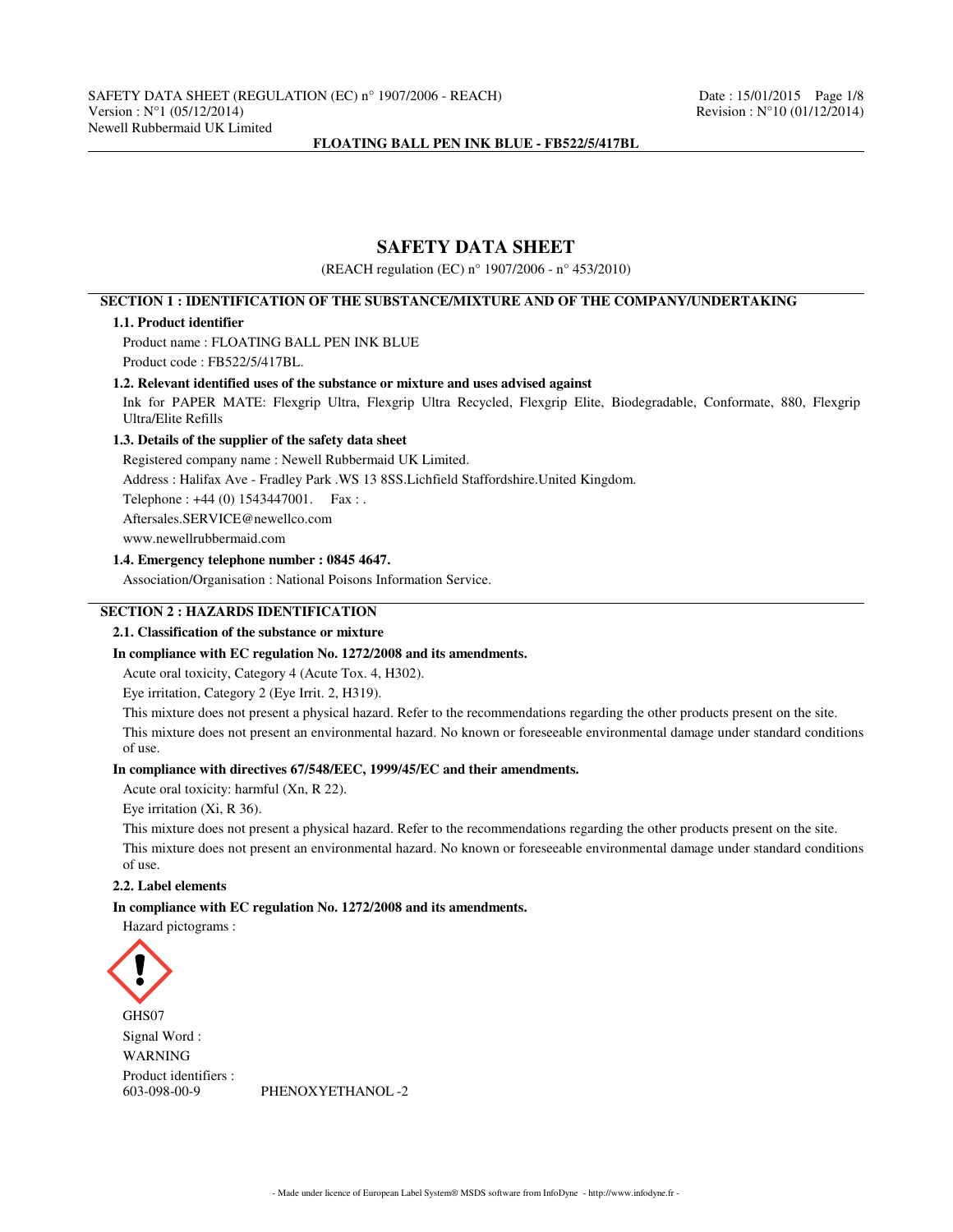| 603-057-00-5                            | <b>BENZYL ALCOHOL</b>                                                                                                               |  |  |  |
|-----------------------------------------|-------------------------------------------------------------------------------------------------------------------------------------|--|--|--|
| Hazard statements :                     |                                                                                                                                     |  |  |  |
| H <sub>3</sub> 02                       | Harmful if swallowed.                                                                                                               |  |  |  |
| H319                                    | Causes serious eye irritation.                                                                                                      |  |  |  |
| Precautionary statements - General :    |                                                                                                                                     |  |  |  |
| P <sub>101</sub>                        | If medical advice is needed, have product container or label at hand.                                                               |  |  |  |
| P <sub>102</sub>                        | Keep out of reach of children.                                                                                                      |  |  |  |
| Precautionary statements - Prevention : |                                                                                                                                     |  |  |  |
| P <sub>264</sub>                        | Wash  thoroughly after handling.                                                                                                    |  |  |  |
| P <sub>270</sub>                        | Do no eat, drink or smoke when using this product.                                                                                  |  |  |  |
| P <sub>280</sub>                        | Wear protective gloves/protective clothing/eye protection/face protection.                                                          |  |  |  |
| Precautionary statements - Response :   |                                                                                                                                     |  |  |  |
| $P305 + P351 + P338$                    | IF IN EYES: Rinse cautiously with water for several minutes. Remove contact lenses, if<br>present and easy to do. Continue rinsing. |  |  |  |
| $P337 + P313$                           | If eye irritation persists: Get medical advice/attention.                                                                           |  |  |  |
| Precautionary statements - Disposal :   |                                                                                                                                     |  |  |  |
| P <sub>501</sub>                        | Dispose of contents/container to                                                                                                    |  |  |  |

# **2.3. Other hazards**

The mixture does not contain substances classified as 'Substances of Very High Concern' (SVHC)  $>= 0.1\%$  published by the European CHemicals Agency (ECHA) under article 57 of REACH: http://echa.europa.eu/fr/candidate-list-table The mixture satisfies neither the PBT nor the vPvB criteria for mixtures in accordance with annexe XIII of the REACH regulations EC 1907/2006.

# **SECTION 3 : COMPOSITION/INFORMATION ON INGREDIENTS**

## **3.2. Mixtures**

| Composition:                 |                     |            |       |                      |
|------------------------------|---------------------|------------|-------|----------------------|
| <b>Identification</b>        | (EC) 1272/2008      | 67/548/EEC | Note  | $\%$                 |
| INDEX: 603-098-00-9          | GHS07               | Xn         | $[1]$ | $50 \le x \% < 100$  |
| CAS: 122-99-6                | Wng                 | Xn; R22    |       |                      |
| EC: 204-589-7                | Acute Tox. 4, H302  | Xi;R36     |       |                      |
|                              | Eye Irrit. 2, H319  |            |       |                      |
| PHENOXYETHANOL-2             |                     |            |       |                      |
| INDEX: 603-057-00-5          | GHS07               | Xn         |       | $10 \le x \% < 25$   |
| $CAS: 100-51-6$              | Wng                 | Xn;R20/22  |       |                      |
| EC: 202-859-9                | Acute Tox. 4, H332  |            |       |                      |
|                              | Acute Tox. 4, H302  |            |       |                      |
| <b>BENZYL ALCOHOL</b>        |                     |            |       |                      |
| CAS: 84281-86-7              | GHS07               | Xi         |       | $12.5 \le x \% < 10$ |
| EC: 282-630-8                | Wng                 | Xi:R36/38  |       |                      |
|                              | Skin Irrit. 2, H315 |            |       |                      |
| <b>C.I. SOLVENT VIOLET 8</b> | Eye Irrit. 2, H319  |            |       |                      |

### **Information on ingredients :**

[1] Substance for which maximum workplace exposure limits are available.

# **SECTION 4 : FIRST AID MEASURES**

As a general rule, in case of doubt or if symptoms persist, always call a doctor.

NEVER induce swallowing by an unconscious person.

# **4.1. Description of first aid measures**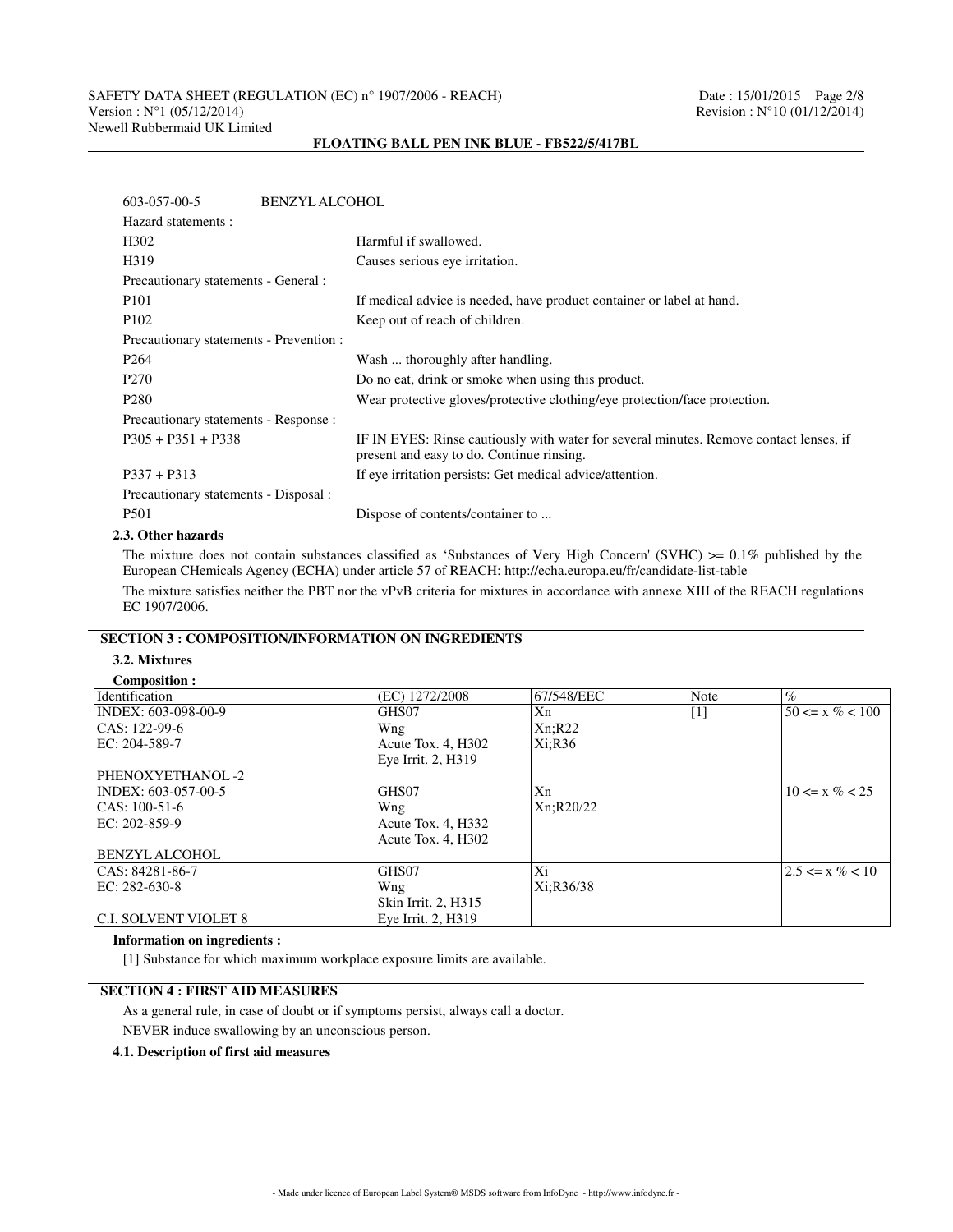#### **In the event of splashes or contact with eyes :**

Wash thoroughly with soft, clean water for 15 minutes holding the eyelids open.

If there is any redness, pain or visual impairment, consult an ophthalmologist.

### **In the event of splashes or contact with skin :**

Wash the skin thoroughly with soap and water

## **In the event of swallowing :**

Do not give the patient anything orally.

In the event of swallowing, if the quantity is small (no more than one mouthful), rinse the mouth with water, administer activated medical charcoal and consult a doctor.

Keep the person exposed at rest. Do not force vomiting.

Seek medical attention, showing the label.

If swallowed accidentally, call a doctor to ascertain whether observation and hospital care will be necessary. Show the label.

# **4.2. Most important symptoms and effects, both acute and delayed**

No data available.

# **4.3. Indication of any immediate medical attention and special treatment needed**

No data available.

## **SECTION 5 : FIREFIGHTING MEASURES**

Non-flammable.

#### **5.1. Extinguishing media**

#### **Suitable methods of extinction**

In the event of a fire, use :

- sprayed water or water mist

- foam

- multipurpose ABC powder
- BC powder

- carbon dioxide (CO2)

- Special foams for polar liquids (known as alcohol resistant)

#### **Unsuitable methods of extinction**

In the event of a fire, do not use :

- water jet

### **5.2. Special hazards arising from the substance or mixture**

A fire will often produce a thick black smoke. Exposure to decomposition products may be hazardous to health.

Do not breathe in smoke.

In the event of a fire, the following may be formed :

- carbon monoxide (CO)

- carbon dioxide (CO2)

#### **5.3. Advice for firefighters**

No data available.

# **SECTION 6 : ACCIDENTAL RELEASE MEASURES**

# **6.1. Personal precautions, protective equipment and emergency procedures**

Consult the safety measures listed under headings 7 and 8.

### **For non first aid worker**

Avoid any contact with the skin and eyes.

### **For first aid worker**

First aid workers will be equipped with suitable personal protective equipment (See section 8).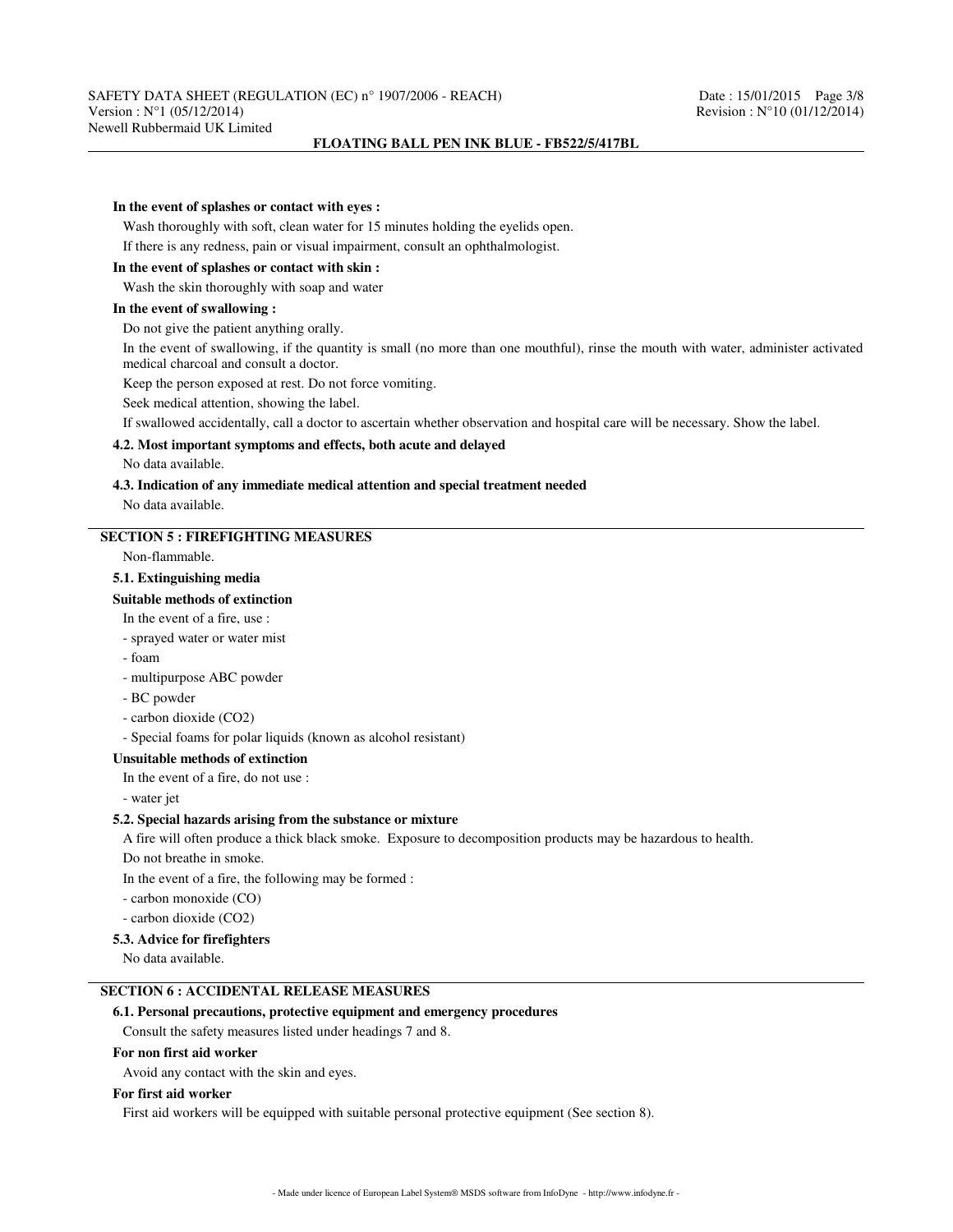#### **6.2. Environmental precautions**

Contain and control the leaks or spills with non-combustible absorbent materials such as sand, earth, vermiculite, diatomaceous earth in drums for waste disposal.

Prevent any material from entering drains or waterways.

# **6.3. Methods and material for containment and cleaning up**

#### Clean preferably with a detergent, do not use solvents.

### **6.4. Reference to other sections**

No data available.

# **SECTION 7 : HANDLING AND STORAGE**

Requirements relating to storage premises apply to all facilities where the mixture is handled.

#### **7.1. Precautions for safe handling**

Always wash hands after handling.

Remove and wash contaminated clothing before re-using.

Ensure that there is adequate ventilation, especially in confined areas.

# **Fire prevention :**

Handle in well-ventilated areas.

Prevent access by unauthorised personnel.

### **Recommended equipment and procedures :**

For personal protection, see section 8.

Observe precautions stated on label and also industrial safety regulations.

Avoid eye contact with this mixture.

Packages which have been opened must be reclosed carefully and stored in an upright position.

# **Prohibited equipment and procedures :**

No smoking, eating or drinking in areas where the mixture is used.

## **7.2. Conditions for safe storage, including any incompatibilities**

No data available.

#### **Storage**

Keep out of reach of children.

Keep the container tightly closed in a dry, well-ventilated place.

Keep away from food and drink, including those for animals.

The floor must be impermeable and form a collecting basin so that, in the event of an accidental spillage, the liquid cannot spread beyond this area.

# **Packaging**

Always keep in packaging made of an identical material to the original.

### **7.3. Specific end use(s)**

No data available.

# **SECTION 8 : EXPOSURE CONTROLS/PERSONAL PROTECTION**

## **8.1. Control parameters**

#### **Occupational exposure limits :**

| - Germany - AGW (BAuA - TRGS 900, 21/06/2010) : |                     |                    |                 |              |
|-------------------------------------------------|---------------------|--------------------|-----------------|--------------|
| CAS.                                            | VME : -             | VME:               | Excess          | <b>Notes</b> |
| 122-99-6                                        | $20 \text{ ml/m}$ 3 | $110 \text{ mg/m}$ | 20 <sup>D</sup> | DFG. H. Y    |

### **8.2. Exposure controls**

**Personal protection measures, such as personal protective equipment**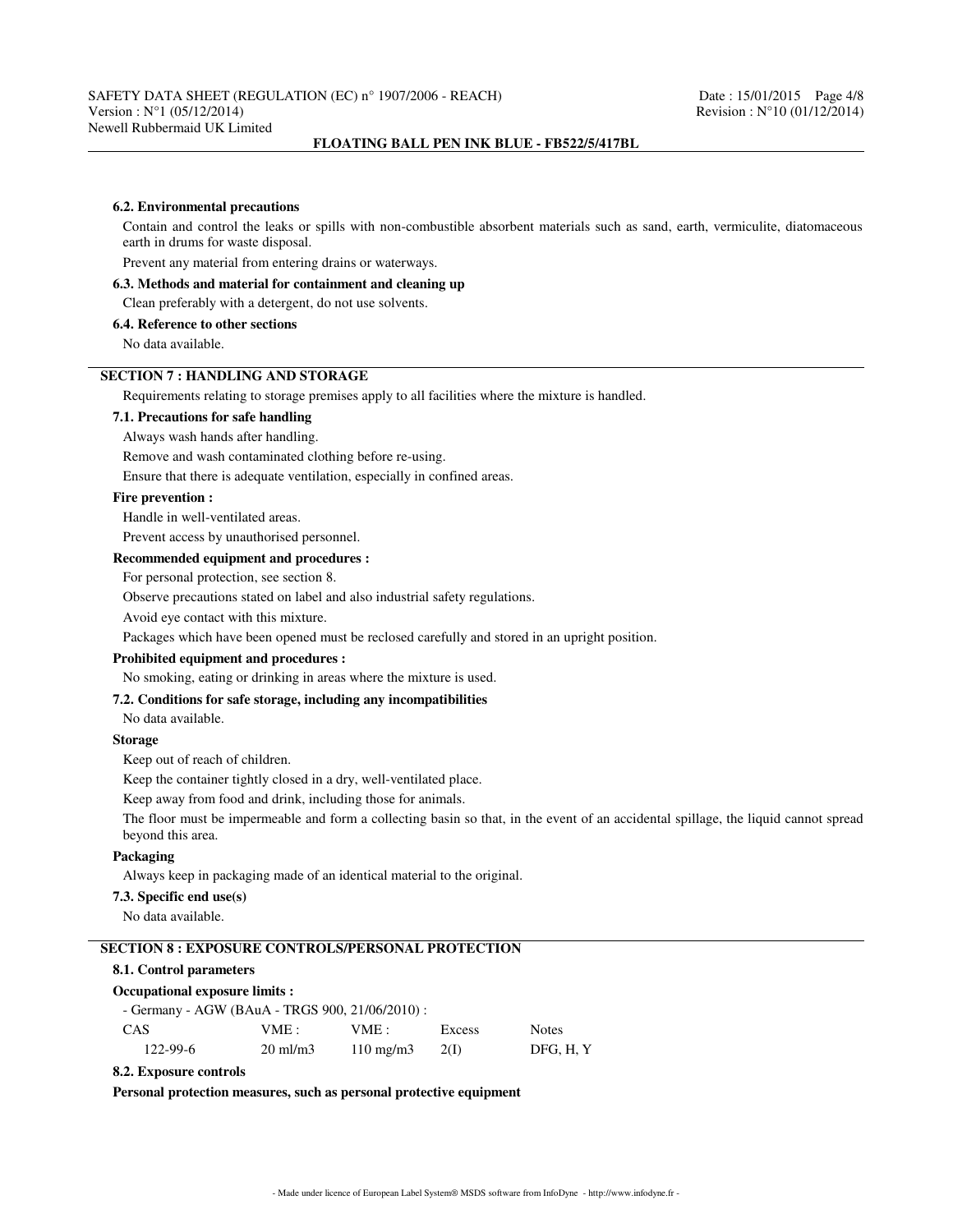| Use personal protective equipment that is clean and has been properly maintained.                                                                                        |                                                                                                                                     |  |  |  |  |
|--------------------------------------------------------------------------------------------------------------------------------------------------------------------------|-------------------------------------------------------------------------------------------------------------------------------------|--|--|--|--|
|                                                                                                                                                                          |                                                                                                                                     |  |  |  |  |
| Store personal protective equipment in a clean place, away from the work area.                                                                                           |                                                                                                                                     |  |  |  |  |
| Never eat, drink or smoke during use. Remove and wash contaminated clothing before re-using. Ensure that there is adequate<br>ventilation, especially in confined areas. |                                                                                                                                     |  |  |  |  |
| - Eye / face protection                                                                                                                                                  |                                                                                                                                     |  |  |  |  |
| Avoid contact with eyes.                                                                                                                                                 |                                                                                                                                     |  |  |  |  |
| Use eye protectors designed to protect against liquid splashes                                                                                                           |                                                                                                                                     |  |  |  |  |
| Before handling, wear safety goggles with protective sides accordance with standard EN166.                                                                               |                                                                                                                                     |  |  |  |  |
| In the event of high danger, protect the face with a face shield.                                                                                                        |                                                                                                                                     |  |  |  |  |
| Prescription glasses are not considered as protection.                                                                                                                   |                                                                                                                                     |  |  |  |  |
|                                                                                                                                                                          | Individuals wearing contact lenses should wear prescription glasses during work where they may be exposed to irritant vapours.      |  |  |  |  |
| Provide eyewash stations in facilities where the product is handled constantly.                                                                                          |                                                                                                                                     |  |  |  |  |
| - Hand protection                                                                                                                                                        |                                                                                                                                     |  |  |  |  |
| Wear suitable protective gloves in the event of prolonged or repeated skin contact.                                                                                      |                                                                                                                                     |  |  |  |  |
| Use suitable protective gloves that are resistant to chemical agents in accordance with standard EN374.                                                                  |                                                                                                                                     |  |  |  |  |
| Gloves must be selected according to the application and duration of use at the workstation.                                                                             |                                                                                                                                     |  |  |  |  |
| may be handled, necessary physical protections (cutting, pricking, heat protection), level of dexterity required.                                                        | Protective gloves need to be selected according to their suitability for the workstation in question : other chemical products that |  |  |  |  |
| Type of gloves recommended :                                                                                                                                             |                                                                                                                                     |  |  |  |  |
| - Nitrile rubber (butadiene-acrylonitrile copolymer rubber (NBR))                                                                                                        |                                                                                                                                     |  |  |  |  |
| Recommended properties :                                                                                                                                                 |                                                                                                                                     |  |  |  |  |
|                                                                                                                                                                          |                                                                                                                                     |  |  |  |  |
| - Impervious gloves in accordance with standard EN374                                                                                                                    |                                                                                                                                     |  |  |  |  |
| - Body protection                                                                                                                                                        |                                                                                                                                     |  |  |  |  |
| Work clothing worn by personnel shall be laundered regularly.                                                                                                            |                                                                                                                                     |  |  |  |  |
| After contact with the product, all parts of the body that have been soiled must be washed.                                                                              |                                                                                                                                     |  |  |  |  |
|                                                                                                                                                                          |                                                                                                                                     |  |  |  |  |
| <b>SECTION 9 : PHYSICAL AND CHEMICAL PROPERTIES</b>                                                                                                                      |                                                                                                                                     |  |  |  |  |
| 9.1. Information on basic physical and chemical properties                                                                                                               |                                                                                                                                     |  |  |  |  |
| <b>General information:</b>                                                                                                                                              |                                                                                                                                     |  |  |  |  |
| Physical state:                                                                                                                                                          | Viscous liquid.                                                                                                                     |  |  |  |  |
| Color:                                                                                                                                                                   | Blue                                                                                                                                |  |  |  |  |
| Important health, safety and environmental information                                                                                                                   |                                                                                                                                     |  |  |  |  |
| $pH$ :                                                                                                                                                                   | Not relevant.                                                                                                                       |  |  |  |  |
| Boiling point/boiling range:                                                                                                                                             | Not specified.                                                                                                                      |  |  |  |  |
| Flash Point Interval:                                                                                                                                                    | $PE > 100^{\circ}C$ .                                                                                                               |  |  |  |  |
| Vapour pressure (50°C) :                                                                                                                                                 | Not relevant.                                                                                                                       |  |  |  |  |
| Density:                                                                                                                                                                 | 1.15                                                                                                                                |  |  |  |  |
| Water solubility:                                                                                                                                                        | Insoluble.                                                                                                                          |  |  |  |  |
| Viscosity:                                                                                                                                                               | $> 1000$ mPa.s                                                                                                                      |  |  |  |  |
| Melting point/melting range:                                                                                                                                             | Not specified.                                                                                                                      |  |  |  |  |
| Self-ignition temperature :                                                                                                                                              | Not specified.                                                                                                                      |  |  |  |  |
| Decomposition point/decomposition range :                                                                                                                                | Not specified.                                                                                                                      |  |  |  |  |
| 9.2. Other information                                                                                                                                                   |                                                                                                                                     |  |  |  |  |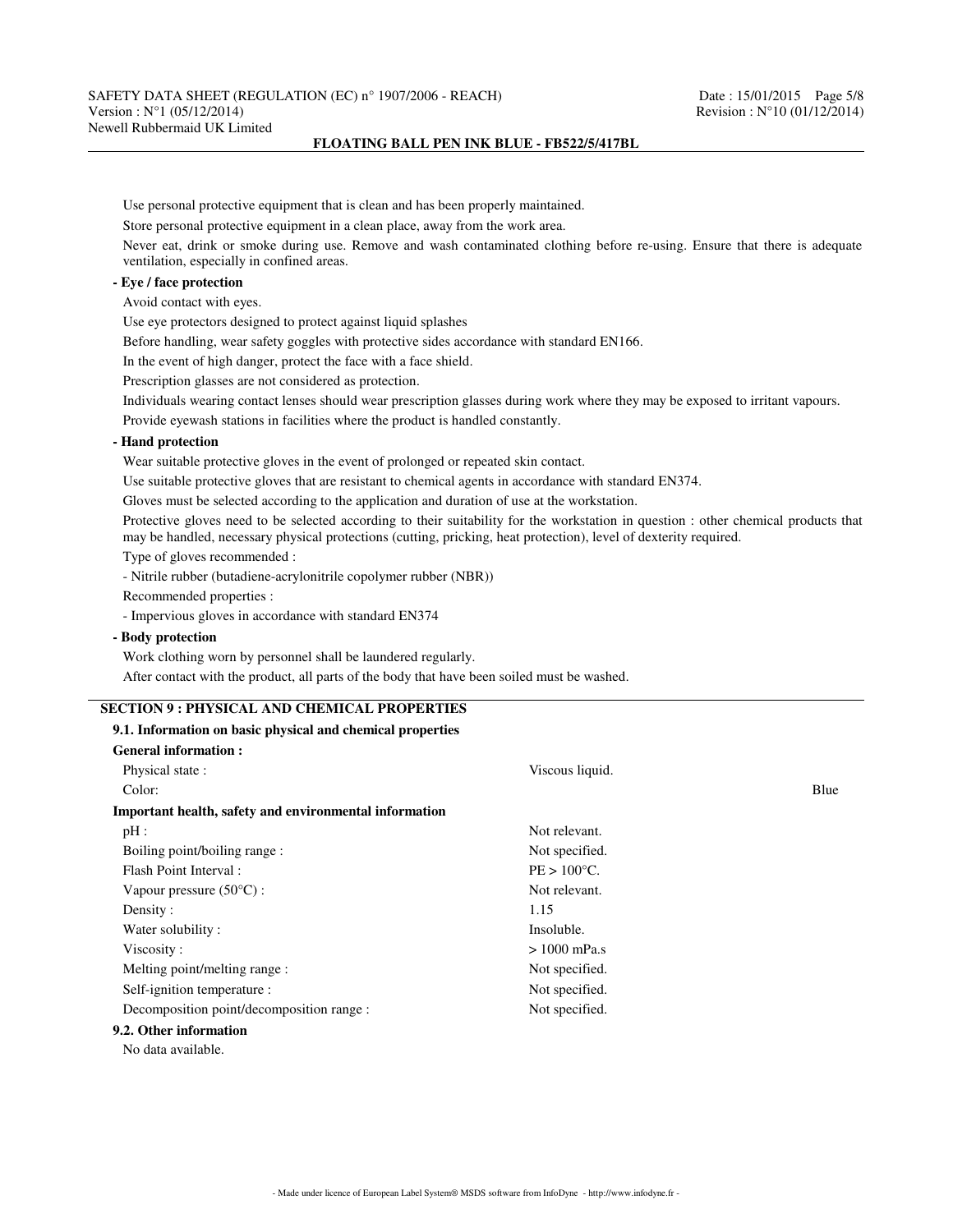## **SECTION 10 : STABILITY AND REACTIVITY**

### **10.1. Reactivity**

No data available.

# **10.2. Chemical stability**

This mixture is stable under the recommended handling and storage conditions in section 7.

#### **10.3. Possibility of hazardous reactions**

When exposed to high temperatures, the mixture can release hazardous decomposition products, such as carbon monoxide and dioxide, fumes and nitrogen oxide.

### **10.4. Conditions to avoid**

#### **10.5. Incompatible materials**

### **10.6. Hazardous decomposition products**

The thermal decomposition may release/form :

- carbon monoxide (CO)

- carbon dioxide (CO2)

# **SECTION 11 : TOXICOLOGICAL INFORMATION**

# **11.1. Information on toxicological effects**

## Harmful if swallowed.

May have reversible effects on the eyes, such as eye irritation which is totally reversible by the end of observation at 21 days. Splashes in the eyes may cause irritation and reversible damage

#### **11.1.1. Substances**

No toxicological data available for the substances.

#### **11.1.2. Mixture**

No toxicological data available for the mixture.

# **SECTION 12 : ECOLOGICAL INFORMATION**

**12.1. Toxicity**

### **12.1.2. Mixtures**

No aquatic toxicity data available for the mixture.

### **12.2. Persistence and degradability**

No data available.

### **12.3. Bioaccumulative potential**

No data available.

**12.4. Mobility in soil**

No data available.

# **12.5. Results of PBT and vPvB assessment**

No data available.

# **12.6. Other adverse effects**

No data available.

### **German regulations concerning the classification of hazards for water (WGK) :**

WGK 1 (VwVwS vom 27/07/2005, KBws) : Slightly hazardous for water.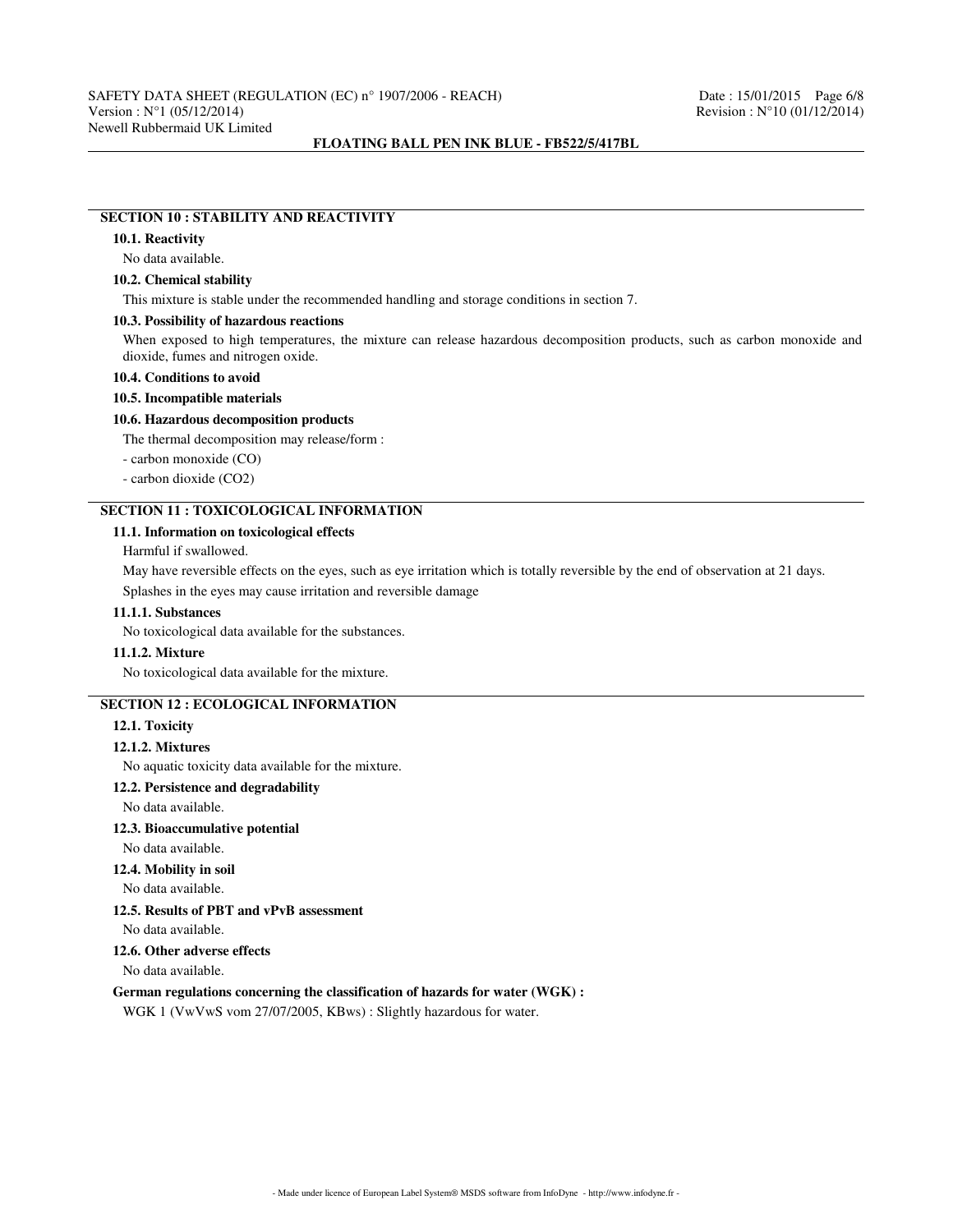### **SECTION 13 : DISPOSAL CONSIDERATIONS**

Proper waste management of the mixture and/or its container must be determined in accordance with Directive 2008/98/EC.

#### **13.1. Waste treatment methods**

Do not pour into drains or waterways.

#### **Waste :**

Waste management is carried out without endangering human health, without harming the environment and, in particular without risk to water, air, soil, plants or animals.

Recycle or dispose of waste in compliance with current legislation, preferably via a certified collector or company.

Do not contaminate the ground or water with waste, do not dispose of waste into the environment.

### **Soiled packaging :**

Empty container completely. Keep label(s) on container.

Give to a certified disposal contractor.

## **Codes of wastes (Decision 2001/573/EC, Directive 2006/12/EEC, Directive 94/31/EEC on hazardous waste) :**

08 01 13 \* sludges from paint or varnish containing organic solvents or other dangerous substances

## **SECTION 14 : TRANSPORT INFORMATION**

Exempt from transport classification and labelling.

Transport product in compliance with provisions of the ADR for road, RID for rail, IMDG for sea and ICAO/IATA for air transport (ADR 2013 - IMDG 2012 - ICAO/IATA 2014).

# **SECTION 15 : REGULATORY INFORMATION**

### **15.1. Safety, health and environmental regulations/legislation specific for the substance or mixture**

#### **- Classification and labelling information included in section 2:**

The following regulations have been used:

- Directive 67/548/EEC and its adaptations
- Directive 1999/45/EC and its adaptations
- EU Regulation No. 1272/2008 amended by EU Regulation No. 487/2013.
- EU Regulation No. 1272/2008 amended by EU Regulation No. 758/2013.
- EU Regulation No. 1272/2008 amended by EU Regulation No. 944/2013.
- EU Regulation No. 1272/2008 amended by EU Regulation No. 605/2014.

## **- Container information:**

The mixture is contained in packaging that does not exceed 125 ml.

Containers to be fitted with a tactile warning of danger (see EC Regulation No. 1272/2008, Annex II, Part 3).

**- Particular provisions :**

No data available.

**- German regulations concerning the classification of hazards for water (WGK) :**

WGK 1 (VwVwS vom 27/07/2005, KBws) : Slightly hazardous for water.

# **15.2. Chemical safety assessment**

No data available.